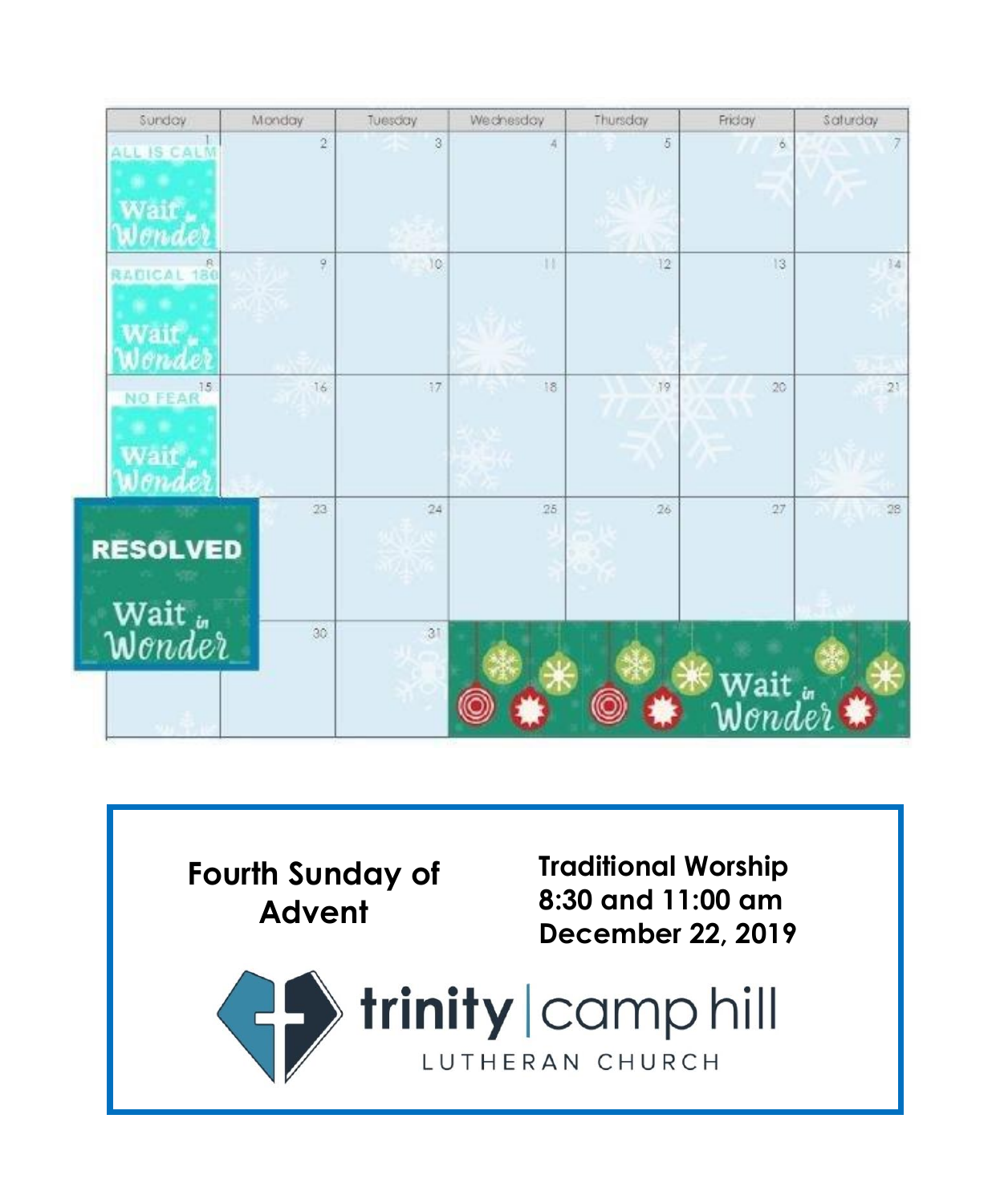

*Welcome to Trinity Lutheran Church! Please sign the red Worship Witness booklet*  to record your attendance with us this day. Then pass the booklet to the *worshipers beside you in your row. If you are a guest, name tags are available for you to wear---we would be delighted to greet you by name. Hearing assistance devices and large print bulletins are available from an usher.*

## **about today's service**

Today Isaiah prophesies that a young woman will bear a son and name him Emmanuel. The gospel is Matthew's account of the annunciation and birth of the one named Emmanuel, God-with-us. During these final days of Advent we pray, "O come, O come, Emmanuel," a beloved hymn based on the O Antiphons, ancient prayers appointed for the seven days preceding Christmas. On this final Sunday of Advent we prepare to celebrate the birth of the one born to save us from the power of sin and death.

**P: Presiding Minister A: Assisting Minister L: Lector C: Congregation**

# + **Gathering** +

*We gather together to praise God and receive God's love.*

Prelude: (8:30) "Lo, How a Rose" and a control of the Johannes Brahms (11:00) "As Joseph Was a-Walking" Appalachian Carol *As Joseph was a-walking, he heard the angels sing; "This shall be the birth-night of Christ, our heavenly King." "His birth-bed shall be neither in house nor in hall, Not in Paradise, but in an oxen's stall." "He neither shall be clothed in purple nor pall; But all in fair linen, as wear young babies all." "He neither shall be christened in milk nor in wine, But in pure sweet water, fresh springing from Bethine."* Michael Clements, soloist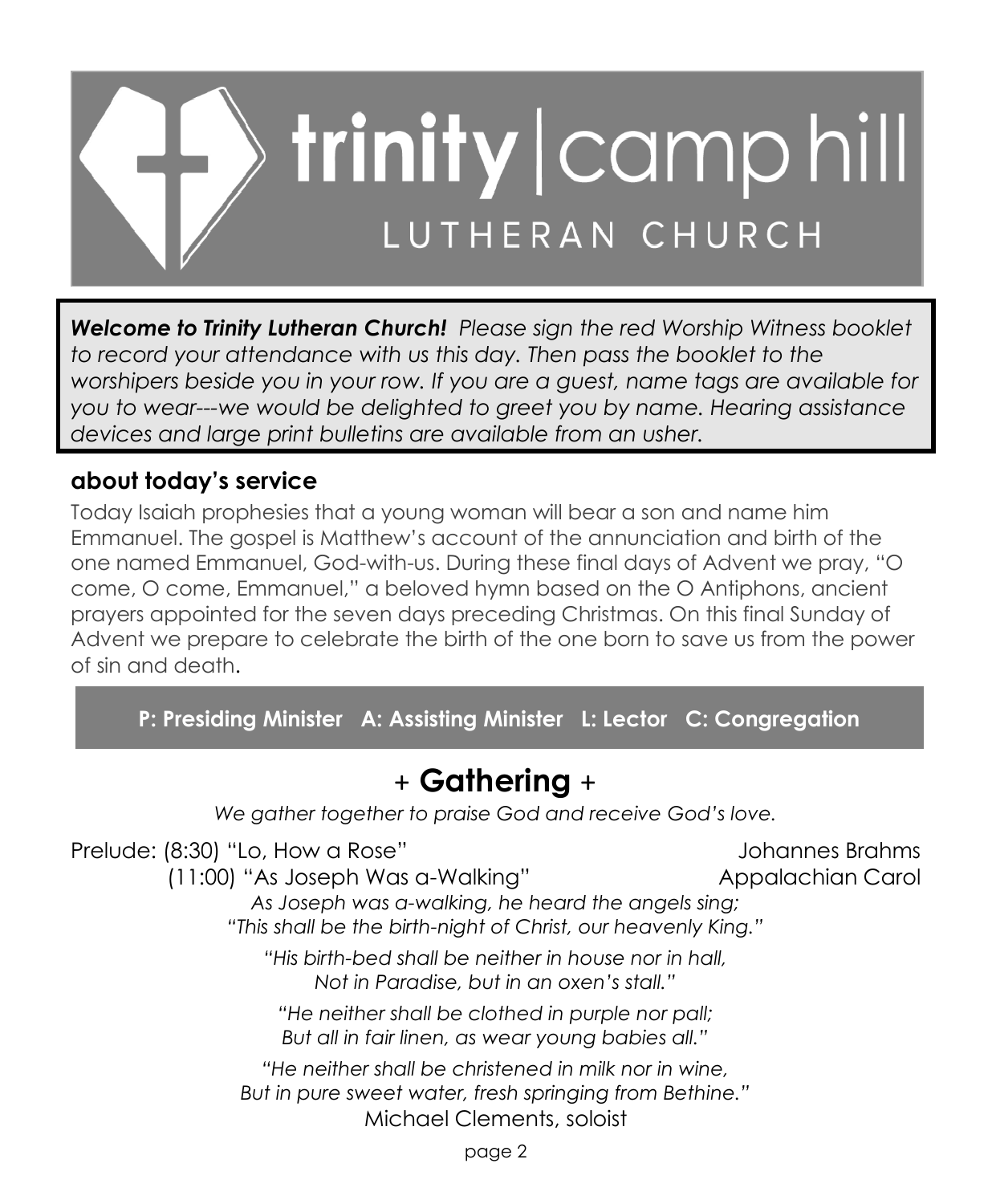## [Stand]

Confession and Forgiveness

*All may make the sign of the cross, the sign marked at baptism, as the presiding minister begins.*

- P: In the name of the Father, and of the  $\pm$  Son, and of the Holy Spirit.
- **C: Amen.**
- P: Let us come before the living God in confession.

*Silence is kept for reflection.*

- P: As we wait and watch for the promised day of salvation,
- **C: we open our hearts to you, O God. Search us and know us. Reveal all that we keep inside. To you, O God, we confess our sins, known and unknown. Forgive us, renew us, and lead us in your ways of justice and peace. Make us reflections of the radiant love of your beloved Son, Jesus Christ. Amen.**
- P: In the mercy of almighty God, Jesus Christ was given to die for us, and for his sake God forgives us all our sins. As a called and ordained minister of the church of Christ, and by his authority, I therefore declare to you the entire forgiveness of all your sins, in the name of the Father, and of the  $\pm$  Son, and of the Holy Spirit.
- **C: Amen.**

*(11:00) Turn to face the cross as it enters our midst.*

Gathering Hymn No. 251: My Soul Proclaims Your Greatness KINGSFOLD

Greeting

- P: The grace of our Lord Jesus Christ, the love of God, and the communion of the Holy Spirit be with you all.
- **C: And also with you.**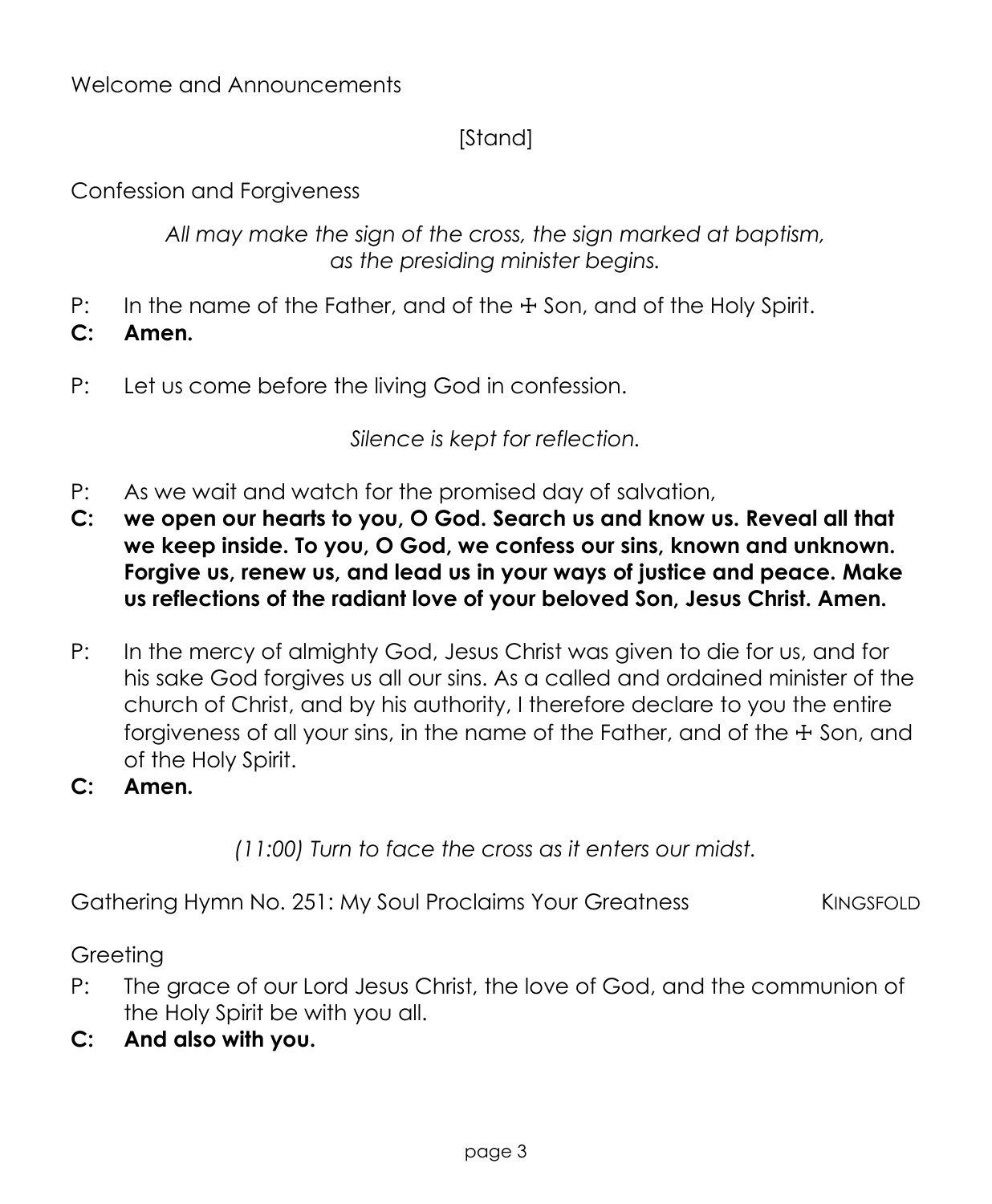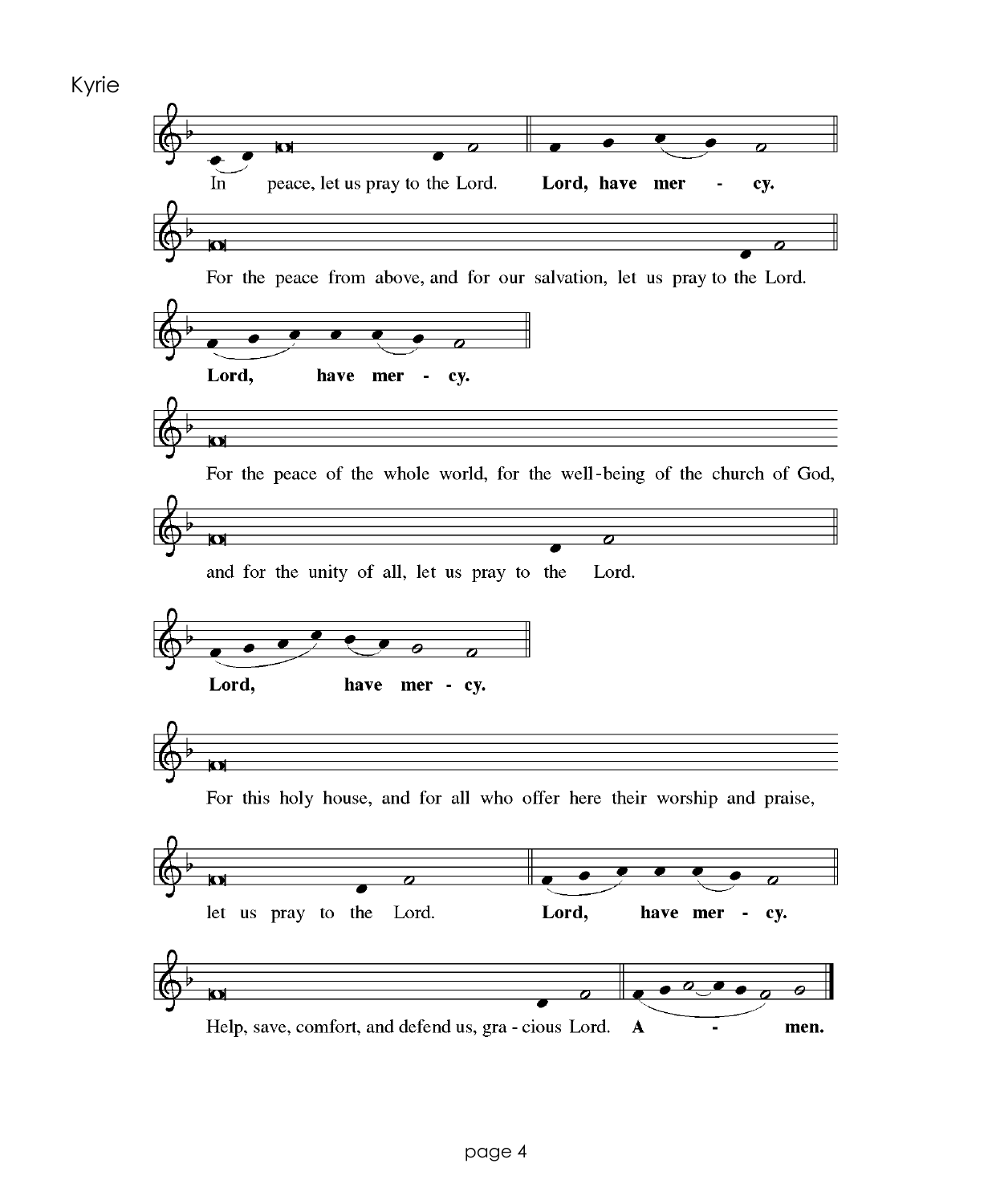Lighting of the Advent Wreath

**Praver** 

- P: Blessed are you, God of hosts, for you promised to send a son, Emmanuel, who brought your presence among us; and you promise through your Son Jesus to save us from our sin. As we light these candles, turn again to us in mercy; strengthen our faith in the word spoken by your prophets; restore us and give us life that we may be saved.
- P: O house of David, come,
- **C: let us rejoice, for the Son of God, Emmanuel, comes to be with us. Amen.**

Hymn: "O Come, O Come, Emmanuel"

**O come, O Dayspring, come and cheer; O Sun of justice now draw near. Disperse the gloomy clouds of night, and death's dark shadow put to flight.**  *Rejoice! Rejoice! Emmanuel shall come to you, O Israel.*

Prayer of the Day

- P: The Lord be with you.
- **C: And also with you.**
- P: Let us pray. Stir up your power, Lord Christ, and come. With your abundant grace and might, free us from the sin that hinders our faith, that eagerly we may receive your promises, for you live and reign with the Father and the Holy Spirit, one God, now and forever.
- **C: Amen.**

# [Sit] + **Word** +

*We listen to the story of God's mighty acts for the sake of God's people.*

First Reading Isaiah 7:10-16

*An Israelite and Aramean military coalition presented a serious threat to King Ahaz of Judah. In response, Ahaz decided to secure his throne and kingdom by seeking Assyrian help. Isaiah reminds Ahaz that human attempts to establish security will fail. The prophet gives the sign that is the only source of true safety: Immanuel, God is with us!* 

<sup>10</sup>The Lord spoke to Ahaz, saying, <sup>11</sup>Ask a sign of the Lord your God; let it be deep as Sheol or high as heaven. <sup>12</sup>But Ahaz said, I will not ask, and I will not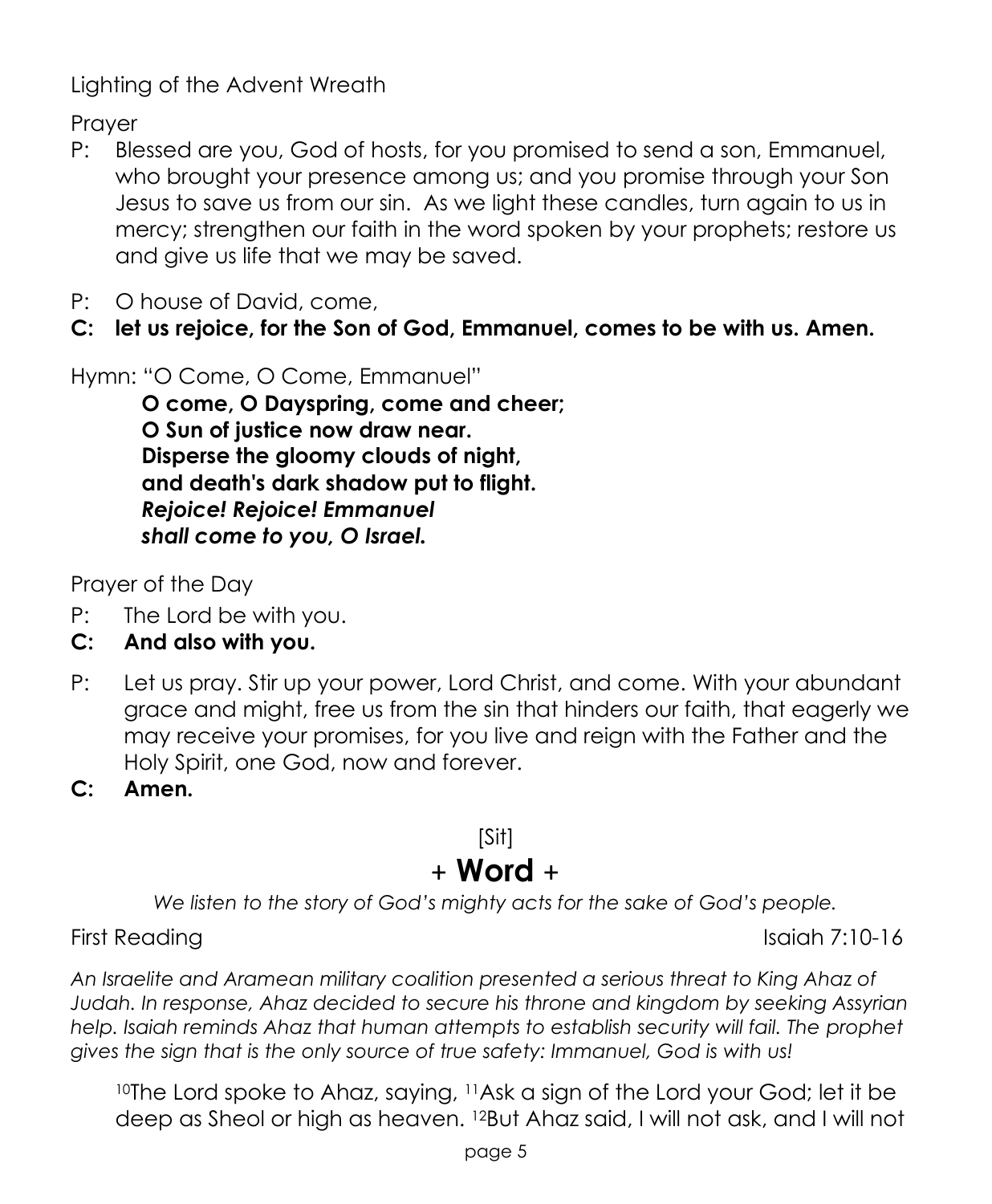put the Lord to the test. <sup>13</sup>Then Isaiah said: "Hear then, O house of David! Is it too little for you to weary mortals, that you weary my God also? <sup>14</sup>Therefore the Lord himself will give you a sign. Look, the young woman is with child and shall bear a son, and shall name him Immanuel. <sup>15</sup>He shall eat curds and honey by the time he knows how to refuse the evil and choose the good. <sup>16</sup>For before the child knows how to refuse the evil and choose the good, the land before whose two kings you are in dread will be deserted."

- L: The word of the Lord.
- **C: Thanks be to God.**

#### Second Reading **Romans 1:1-7 Romans 1:1-7**

*Most of the Christians in Rome do not know Paul. In this letter's opening he introduces himself as an apostle divinely appointed to spread God's gospel. The gospel's content is the promised coming of Christ, and Paul's mission is to bring about the obedience of faith among all nations, including his Roman audience.* 

<sup>1</sup>Paul, a servant of Jesus Christ, called to be an apostle, set apart for the gospel of God, <sup>2</sup>which he promised beforehand through his prophets in the holy scriptures, <sup>3</sup>the gospel concerning his Son, who was descended from David according to the flesh <sup>4</sup>and was declared to be Son of God with power according to the spirit of holiness by resurrection from the dead, Jesus Christ our Lord, <sup>5</sup>through whom we have received grace and apostleship to bring about the obedience of faith among all the Gentiles for the sake of his name, 6 including yourselves who are called to belong to Jesus Christ, <sup>7</sup>To all God's beloved in Rome, who are called to be saints: Grace to you and peace from God our Father and the Lord Jesus Christ.

L: The word of the Lord.

## **C: Thanks be to God.**

Anthem: (8:30) "As Joseph Was a-Walking" Appalachian Carol

*As Joseph was a-walking, he heard the angels sing; "This shall be the birth-night of Christ, our heavenly King."*

*"His birth-bed shall be neither in house nor in hall, Not in Paradise, but in an oxen's stall."*

*"He neither shall be clothed in purple nor pall; But all in fair linen, as wear young babies all."*

*"He neither shall be christened in milk nor in wine, But in pure sweet water, fresh springing from Bethine."* Michael Clements, soloist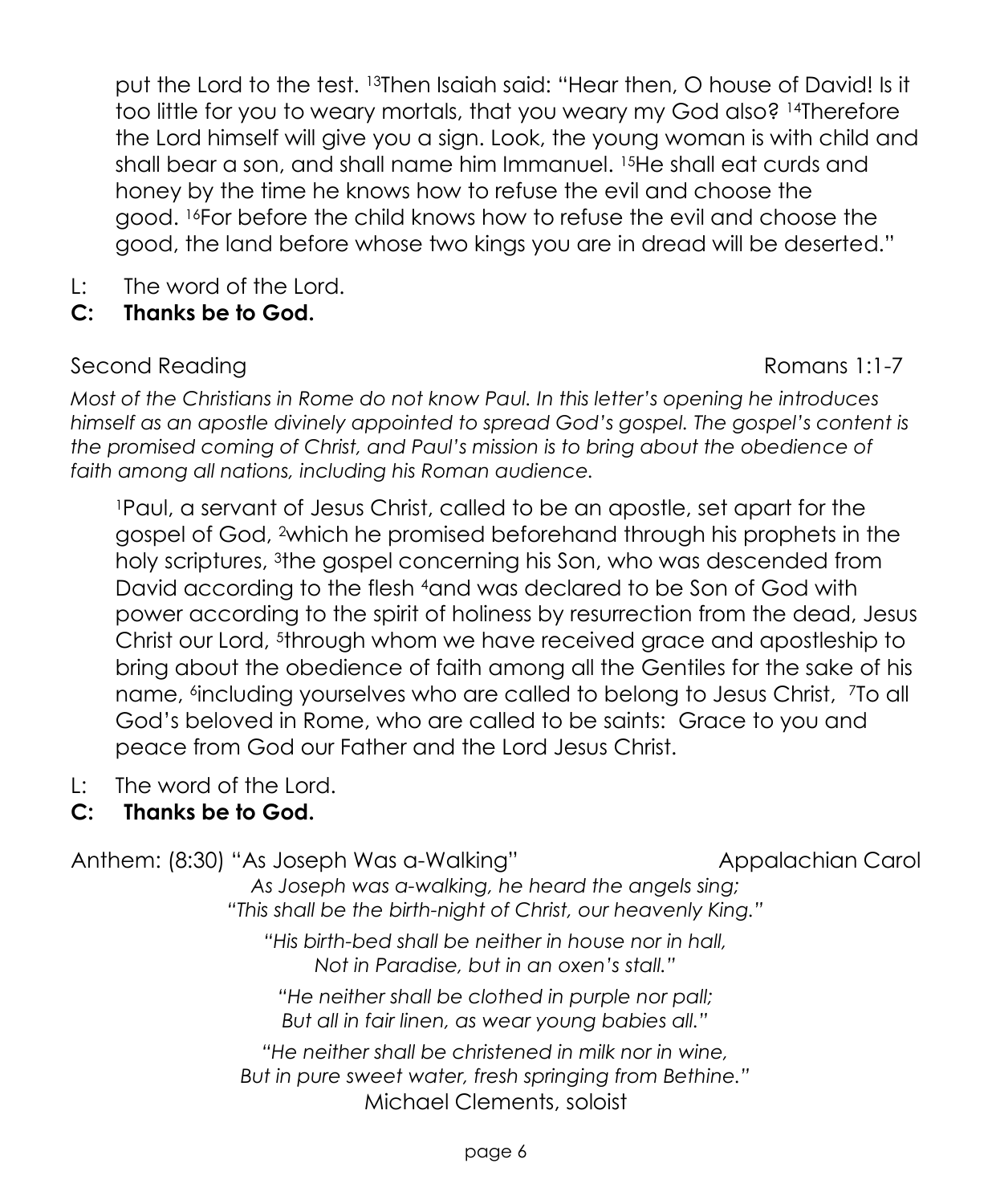(11:00) "Lo, How a Rose E'er Bloomina" howard Helvey *Lo, how a Rose e'er blooming from tender stem hath sprung! Of Jesse's lineage coming, as those of old have sung. It came, a floweret bright, amid the cold of winter,when half spent was the night.*

*Isaiah 'twas foretold it, the Rose I have in mind; Mary we behold it, the Virgin Mother kind. To show God's love aright, she bore to us a Savior, when half spent was the night.*

*This Flower, whose fragrance tender with sweetness fills the air, Dispels with glorious splendor the darkness everywhere; True man, yet very God, from sin and death He saves us, and lightens every load.*

Chancel Choir; Sara Schmehl, piano

Children's Message Pastor Liz Frey

[Stand]

## Nicene Creed

**We believe in one God, the Father, the Almighty, maker of heaven and earth, of all that is, seen and unseen.** 

**We believe in one Lord, Jesus Christ, the only Son of God, eternally begotten of the Father, God from God, Light from Light, true God from true God, begotten, not made, of one Being with the Father; through him all things were made. For us and for our salvation he came down from heaven, was incarnate of the Holy Spirit and the virgin Mary and became truly human. For our sake he was crucified under Pontius Pilate; he suffered death and was buried. On the third day he rose again in accordance with the scriptures; he ascended into heaven and is seated at the right hand of the Father. He will come again in glory to judge the living and the dead, and his kingdom will have no end.**

**We believe in the Holy Spirit, the Lord, the giver of life, who proceeds from the Father and the Son, who with the Father and the Son is worshiped and glorified, who has spoken through the prophets. We believe in one holy catholic and apostolic church. We acknowledge one baptism for the forgiveness of sins. We look for the** ☩ **resurrection of the dead, and the life of the world to come. Amen.**

Prayers of Intercession *Each petition ends:*

- A: Lord, in your mercy,
- **C: hear our prayer.**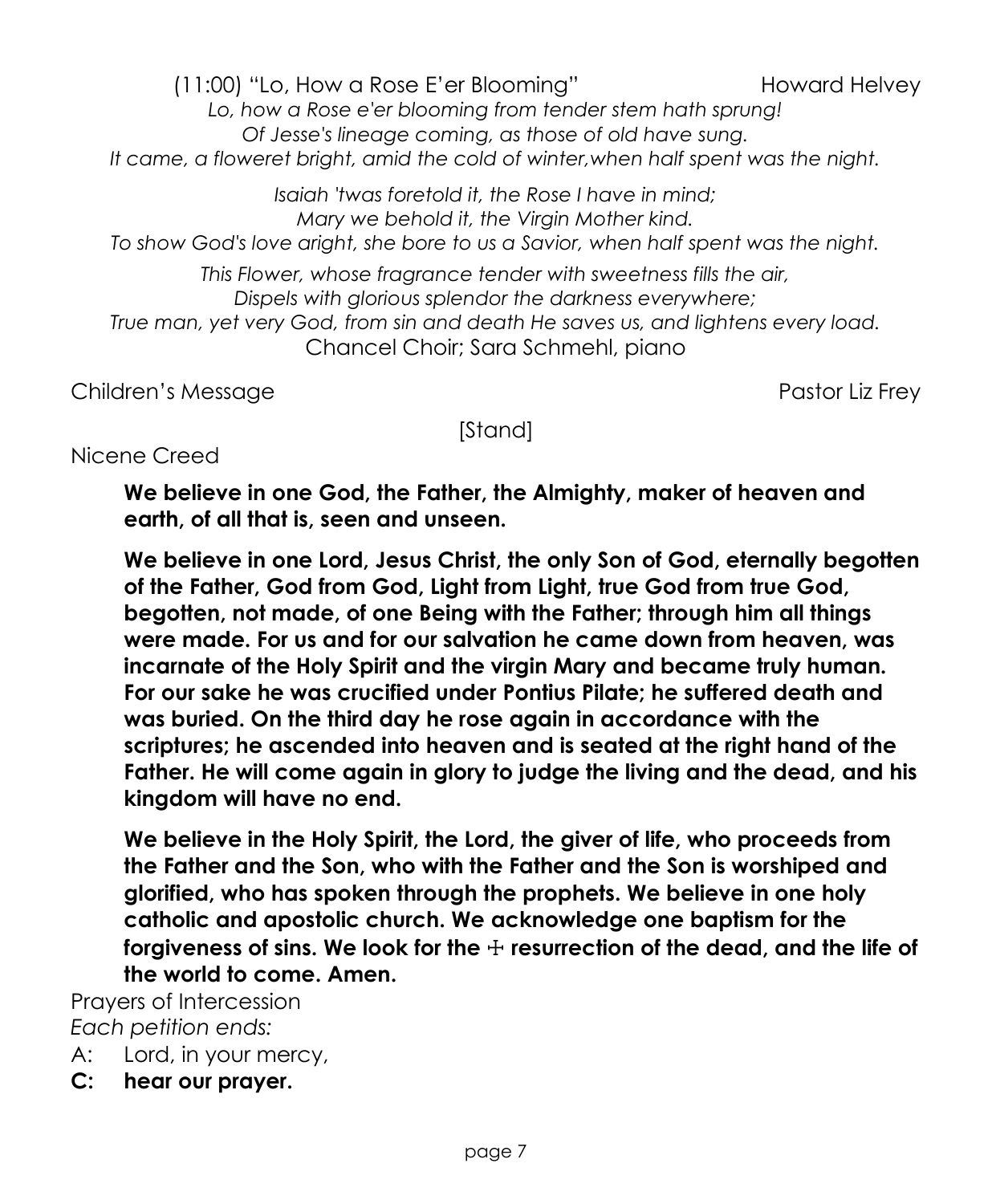## Prayer Response (sung by all)

**O Holy Child of Bethlehem, descend to us, we pray; Cast out our sin, and enter in, be born in us today. We hear the Christmas angels their great glad tidings tell; Oh, come to us, abide with us, our Lord Emmanuel.**



P: The holy gospel according to St. Matthew the 1st chapter.

## **C: Glory to you, O Lord.**

Gospel Reading Matthew 1:18-25

*Matthew's story of Jesus' birth focuses on the role of Joseph, who adopts the divinelybegotten child into the family of David and obediently gives him the name Jesus, which means "God saves."*

18Now the birth of Jesus the Messiah took place in this way. When his mother Mary had been engaged to Joseph, but before they lived together, she was found to be with child from the Holy Spirit. <sup>19</sup>Her husband Joseph, being a righteous man and unwilling to expose her to public disgrace, planned to dismiss her quietly. <sup>20</sup>But just when he had resolved to do this, an angel of the Lord appeared to him in a dream and said, "Joseph, son of David, do not be afraid to take Mary as your wife, for the child conceived in her is from the Holy Spirit. <sup>21</sup>She will bear a son, and you are to name him Jesus, for he will save his people from their sins." <sup>22</sup>All this took place to fulfill what had been spoken by the Lord through the prophet: <sup>23</sup>"Look, the virgin shall conceive and bear a son, and they shall name him Emmanuel," which means, "God is with us."24When Joseph awoke from sleep, he did as the angel of the Lord commanded him; he took her as his wife, <sup>25</sup>but had no marital relations with her until she had borne a son; and he named him Jesus.

- P: The gospel of the Lord.
- **C: Praise to you, O Christ.**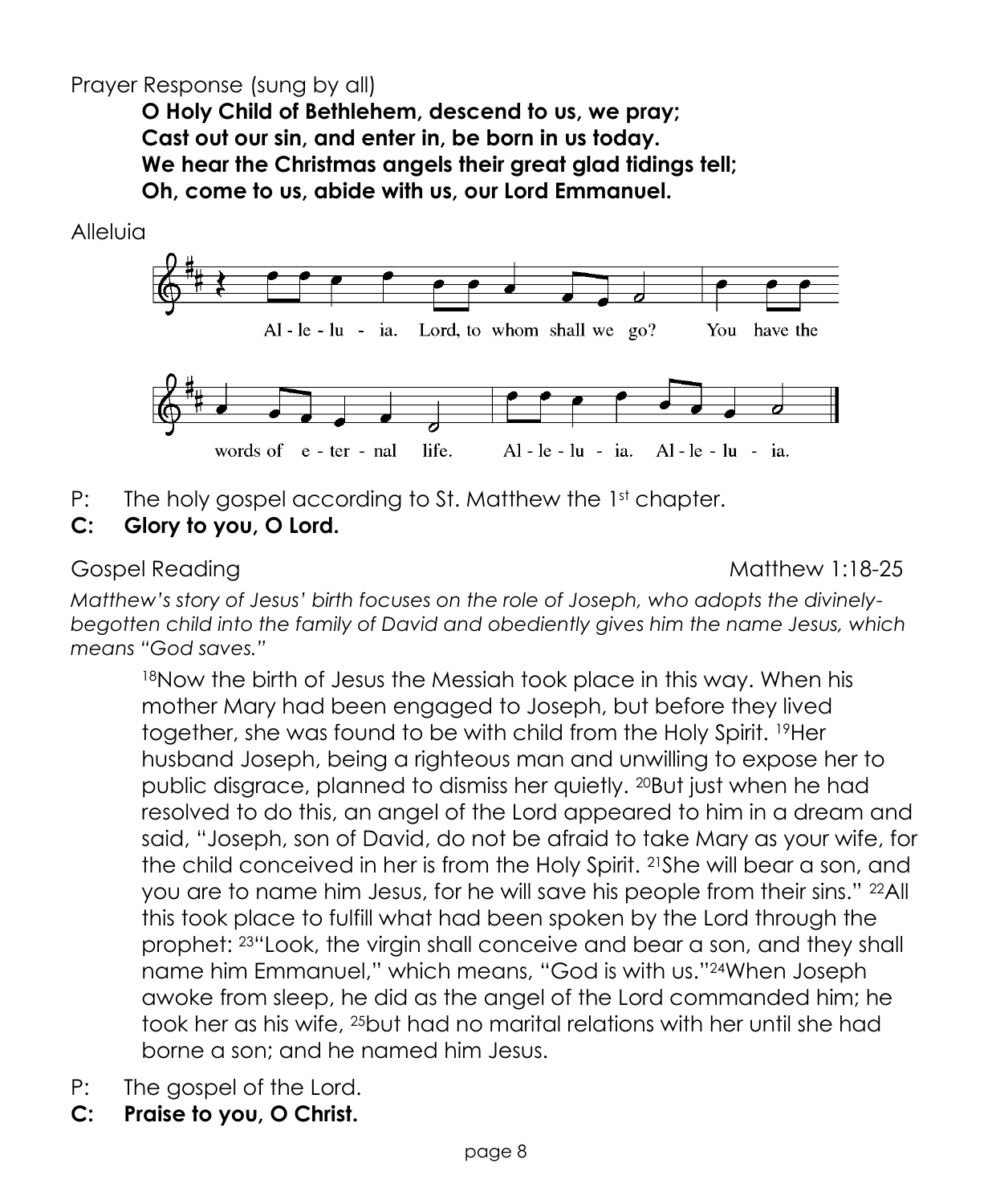Sermon: "Wait in Wonder: Resolved!" 
Pastor John Brock

[Stand]

# + **Meal** +

*When we celebrate communion we remember that Jesus died for us and we experience His love and forgiveness. As we eat the bread and wine Christ is present with us.*

Sharing of the Peace

P: The peace of the Lord be with you always.

**C: And also with you.**

#### [Sit]

Communion Instructions

Offering

Optional giving methods: Use the Give+ app on your mobile device • Use the Giving Station in the Gathering Space • Text an amount to 717-963-2281 (be sure to use a "\$") • Use the "DONATE" button on our website and e-blasts

Worship Witness: *(Please sign booklet and return to center aisle.)*

[Stand] **Offertory** Let the vine - vards be fruit - ful. Lord. fill and to the brim our cup of bless - ing. Gath - er har-vest from the a seeds that were sown, that we may be fed with the bread of life. Gath-er the hopes and the dreams of all: u - nite them with the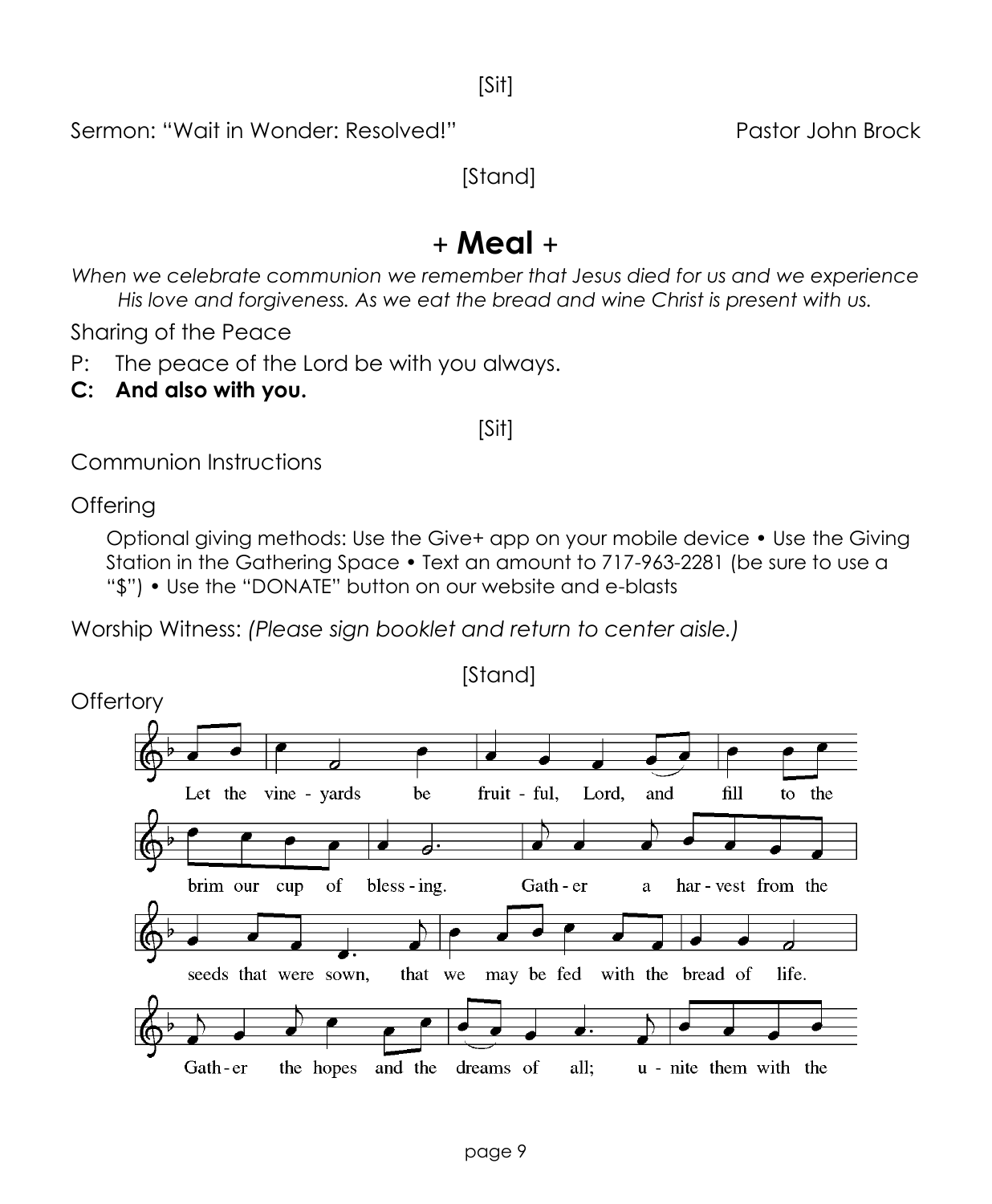

Duplication in any form prohibited without permission or valid license from copyright administrator.

#### Offering Prayer

- A: Let us pray.
- **C: Giver of every good thing, we set before you the gifts that you have already given to sustain our lives and to share with others. Help us to be good stewards of the earth and all that is in it, and let our lives be a testimony to the abundant feast you prepare for all who hunger. Amen.**

Great Thanksgiving

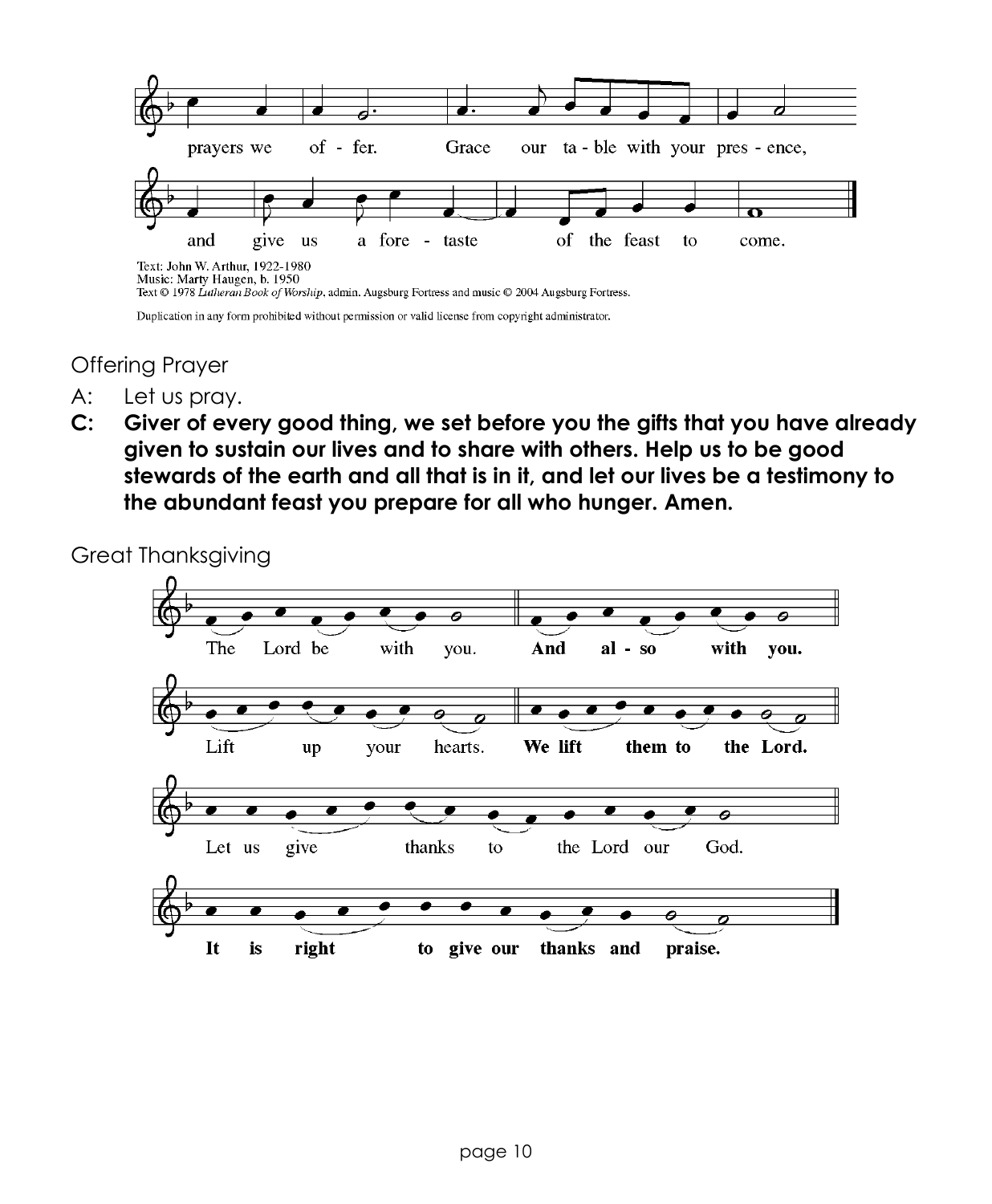Proper Preface

P: Bountiful God, we give our thanks to you… …we lift our voices in joyful celebration as we join the unending hymn:



Eucharistic Prayer

- P: Living God, as your Son, was nourished by Mary's body…
- P: Great is the mystery of faith.
- **C: Christ has died; Christ is risen; Christ will come again.**
- P: Fearless God, who came in a dream to Joseph …everlasting God, Father, Son, and Holy Spirit.
- **C: Amen.**

The Lord's Prayer

**C: Our Father who art in heaven, hallowed be thy name, thy kingdom come, thy will be done, on earth as it is in heaven. Give us this day our daily bread; and forgive us our trespasses as we forgive those who trespass against us; and lead us not into temptation, but deliver us from evil. For thine is the kingdom, and the power, and the glory forever and ever. Amen.**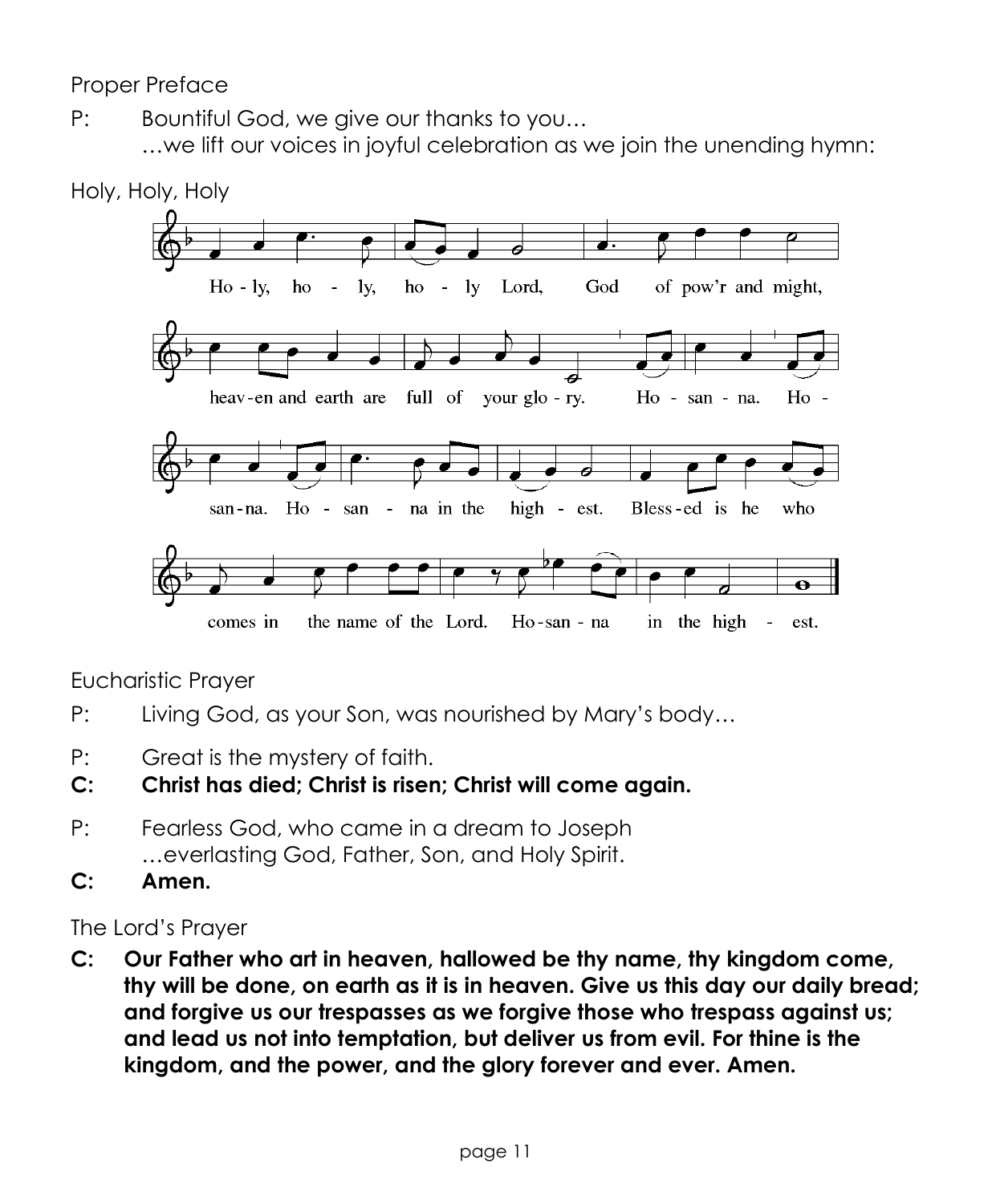Invitation to Communion

- P: Come now with joy to Emmanuel's table. Feast at the banquet of hope and love.
- **C: Thanks be to God.**



#### Distribution of Holy Communion

*We invite all Christians to the Lord's Table to celebrate the real presence of Christ in the Sacrament. Communion is by intinction. You will receive a wafer. Dip it in the chalice of wine before consuming. You may then return to your seat or come to the altar rail for prayer. Children and adults who are not communing may come forward to receive a blessing. As a gesture of hospitality, we use dealcoholized wine (less than .5% alcohol). In addition, we offer gluten-free wafers, available upon request B please ask at the time of communion.* 

(11:00) "I Wait for the Lord" and the context of the Hank Beebe *I wait for the Lord, my soul doth wait, and in His word do I hope. My soul waiteth for the Lord more than they that watch for the morning to come. There is hope in the lord, in the Lord there is mercy; In the Lord there is plenteous redemption to come. I wait for the Lord, my soul doth wait, and in His word do I hope. If the Lord doesn't build the house, they work in vain that build it; If the Lord doesn't keep the city, the watchman waketh in vain. Show me Thy ways, O Lord; teach me Thy paths. I trust in Thee. Let not anxiety triumph over me.*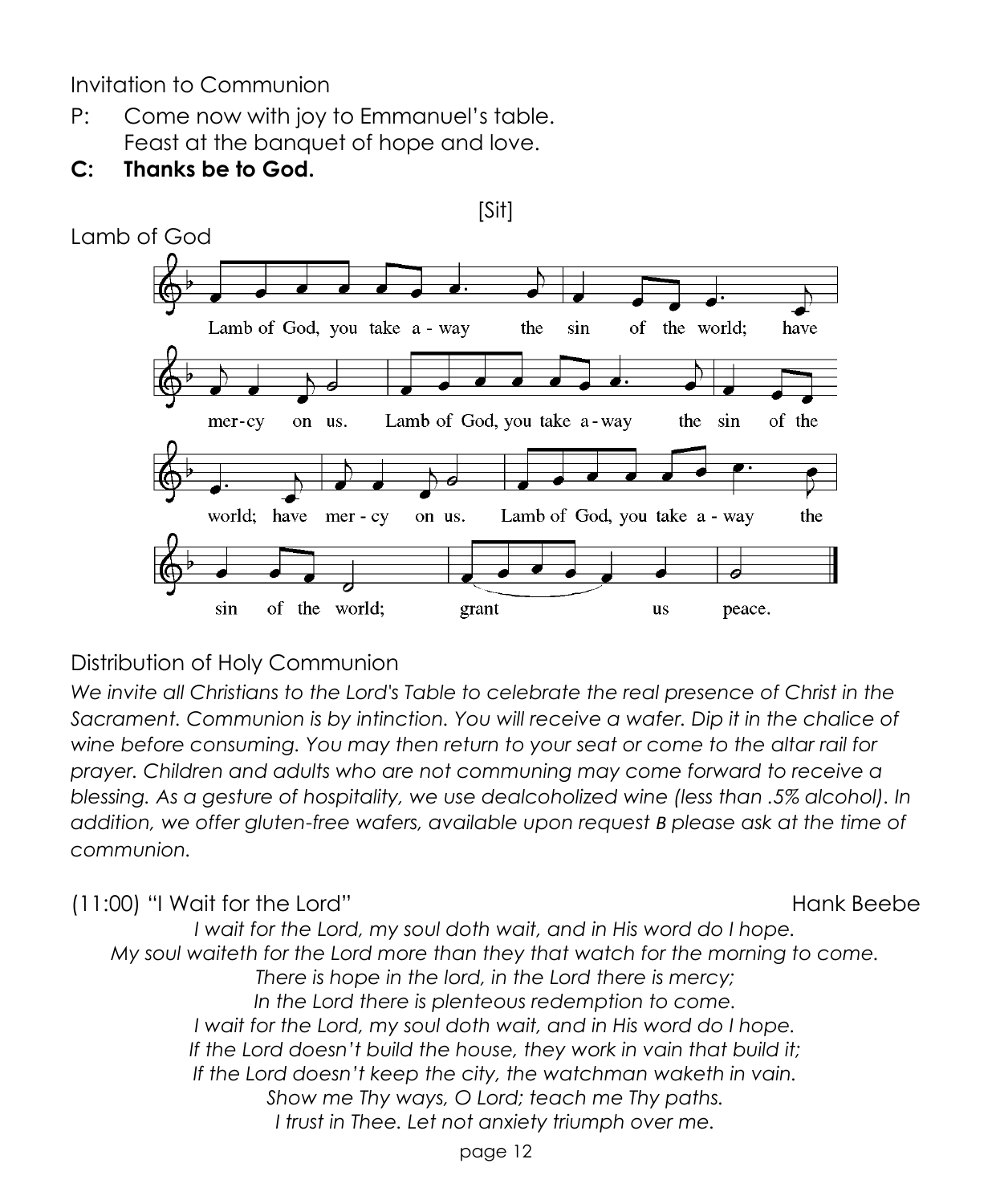*They that wait for the Lord renew their strength, and in His word do they hope. And they that wait upon the Lord, they shall rise with wings of an eagle and fly. When we wait for the lord, we can run and not be weary, We can run and have no fear we might fail at what we try. I wait for the Lord, my soul doth wait, and in His word do I hope.* Matins Choir

## [Stand]

Post Communion Blessing and Prayer

- P: The body and blood of our Lord Jesus Christ strengthen you and keep you in his grace.
- **C: Amen.**
- A: Let us pray. God of abundance, we give you thanks that in this holy meal you have invited us to feast with you and one another. May the taste of your love remain with us and may our words and our work in your name invite others into your bountiful grace. Send us from your table to proclaim your presence, even as we await the glorious coming of Christ our Savior.

**C: Amen.**

# + **Sending** +

*We have heard the Word of God, offered our gifts, and been fed at the table. Now we are sent out, strengthened by the Holy Spirit to be God's people in the world.*

Blessing

P: The blessing of the holy Trinity,  $\pm$  one God, be upon you and remain with you forever.

#### **C: Amen.**

Sending Hymn No. 267: Joy to the World ANTIOCH

Dismissal

P: Go in peace. Christ is with you.

#### **C: Thanks be to God.**

Postlude: "Joy to the World" example a state of the Michael Bedford Michael Bedford

**Portions of the service are reprinted from:** *Evangelical Lutheran Worship*, Copyright © 2006 Augsburg Fortress. *Sundays & Seasons*, Copyright © 2019 Augsburg Fortress. Used by permission of Augsburg Fortress License # 23686.

Wm. B. Eerdmans Publishing Co. Grand Rapids MI 49505. Copyright 2016 Samuel Wells and Abigail Kocker. All rights reserved. Published 2016 printed in the USA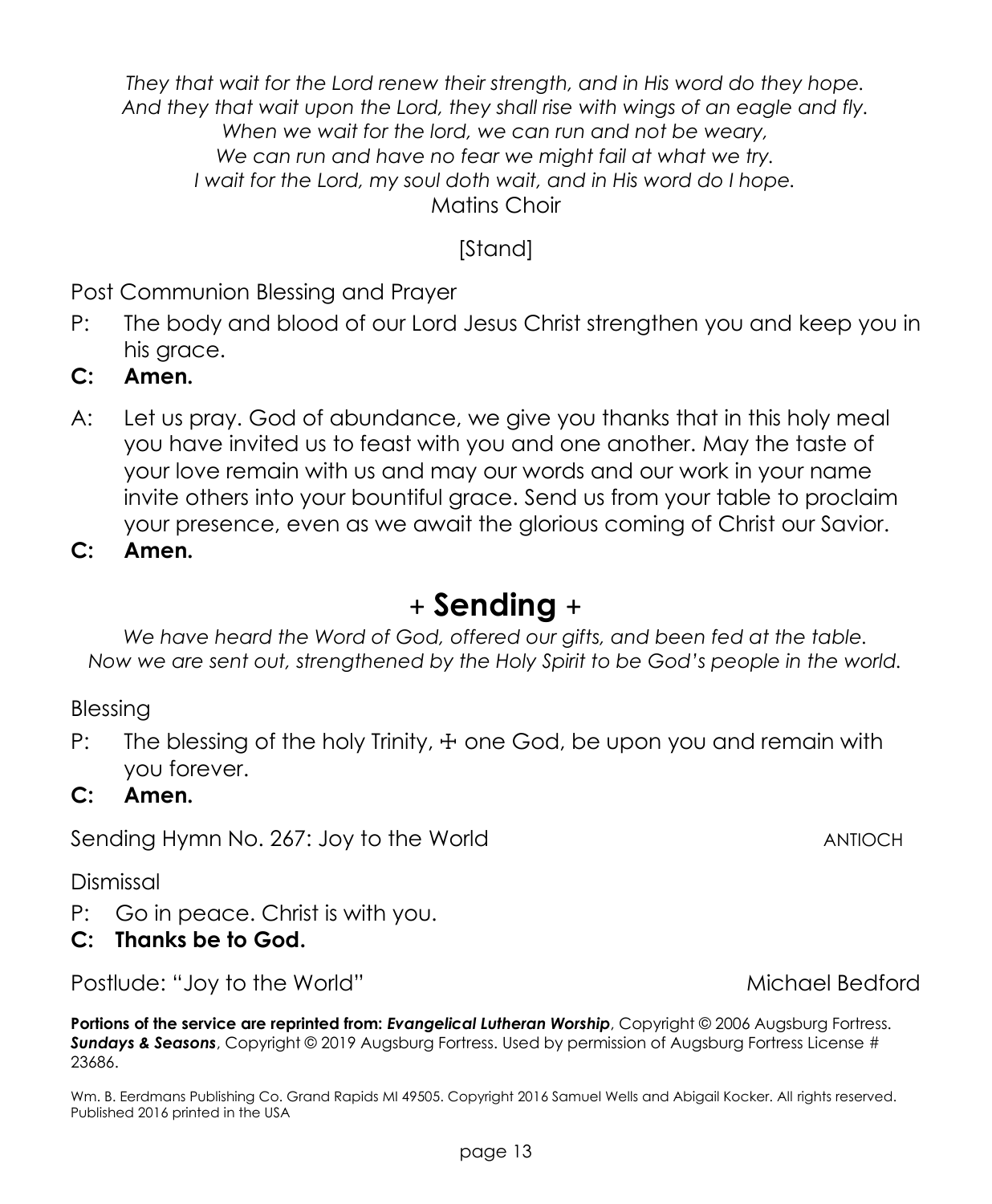# Join us next week

 $+ + +$ 

Christmas Eve: Dec. 24 *Wonder FULL* Pastor Horner preaching

Christmas Day: Dec. 25 *Grace FULL* Pastor Frey preaching

Dec. 28, 29 Pastor John Brock "Pain Full!" (8:30 and 11:00) Christyan Seay, tenor; (11:00) Family Bells

# **worship notes**

**Attendance at our worship services** last week 744. Copies of last week's sermons are available on the tables in Fellowship Hall, in the narthex, in the tract rack in the Gathering Space, and on our website (www.trinitycamphill.org). **The flowers in the Nave and Fellowship Hall**, the communion elements for all services, and the sanctuary lamp candle, the symbol of God's abiding presence, are presented to the glory of God and in loving memory of Vincent Morgan by his

The Sanctuary Lamp Candle in the Chapel, the symbol of God's presence, burns every day of the year in loving memory of Marjorie A. Clayton and Marjorie C. Katzman, by Mr. Ronald M. Katzman.

family, and son-in-law, Jim McGovern, by his family; Loved ones by Betty Wade.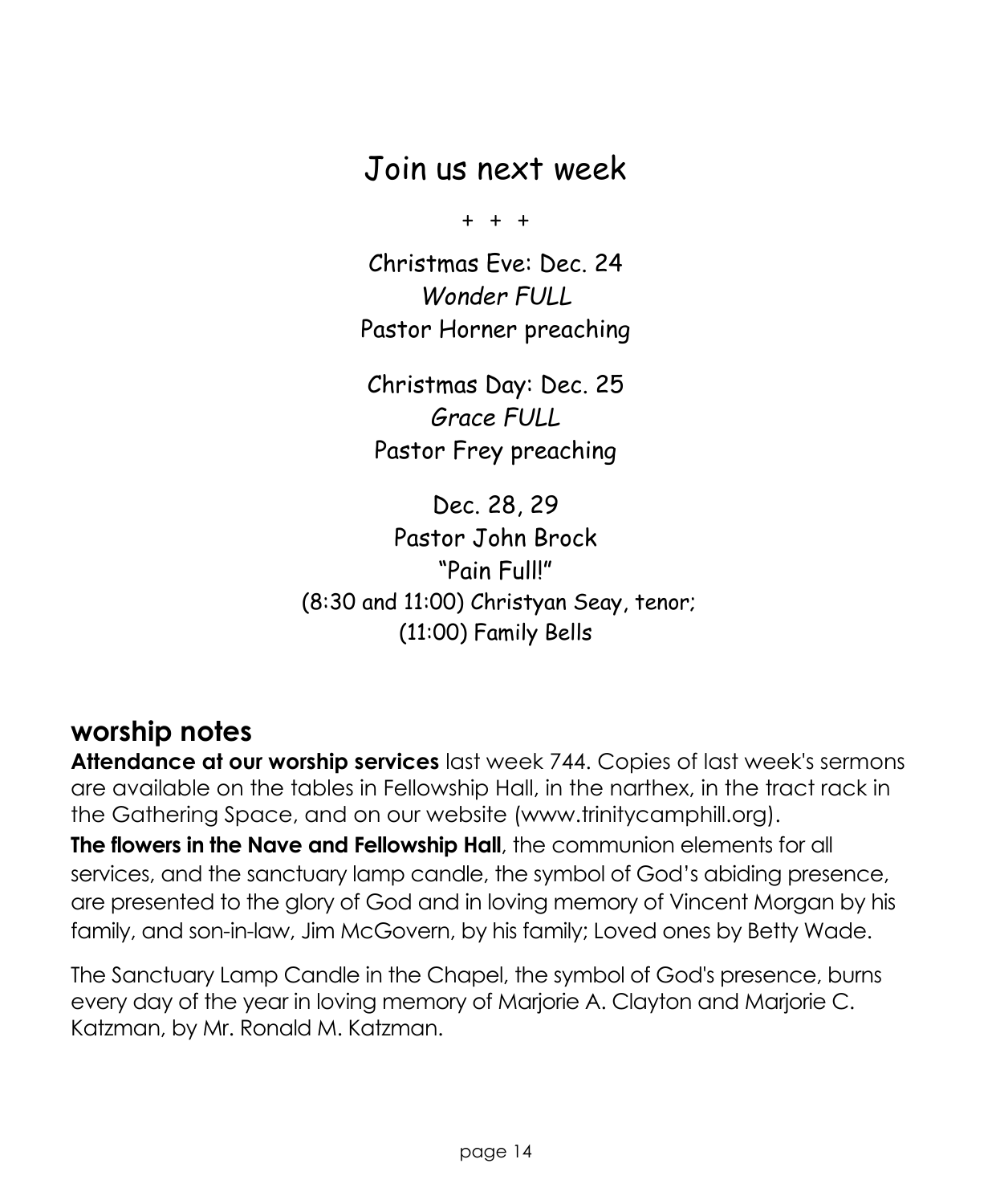## **United and empowered to worship, connect, serve.**

# **worship leaders**

**Presiding Minister:** The Rev. Elizabeth E. Frey

**Preacher:** The Rev. John H. Brock

**Assisting Minister:** (8:30) Nancy Martin; (11:00) Meredith Askey

Lector: (8:30) Kathy Smeal; (11:00) Anne Greenlund

**Communion Assistants:** (8:30) Myrl Busler, David Harrington, Michele Addams; (11:00) Julie Stambaugh, Anne Greenlund, Karen Seivard, Amy Koch

**Acolyte:** (8:30) Jordan Mermelstein

**Crucifer:** (11:00) Emily Cook

**Book Bearer:** (11:00) Jackson Seivard

**Soundboard:** (8:30) Dave Addams; (11:00) Dave Maser

**Greeters:** (8:30) Anne Stafford (head greeter), Joan and Bucky Walters; (11:00) Jayne Coover, Jean Grandon, Ellen Ney, Sandy Lunger

**Ushers:** Timothy Sheaffer (head usher), Rick and Ardelle Barry, Bonnie Brezina, Terri Denison, Grace Hoyt, Joseph Hunter, Chris Jacobs, Richard and Fran Jacobs, H. Jay Killian, Don Lazarchik, John Powell, Tim and Teresa Sheaffer, Sarah Shaeffer, Peter Shaeffer, Scott and Karen Smith, Bruce Stauffer, Bill Tauriello

**Altar Care:** Vicki Wilken, Michele Addams, Joanne Austin, Jan LaFaver, Barbara Kriebel

**Carillonneur:** Chris Mirocco

**Flower Delivery:** Mary Ellen Harner

**Cover art/design:** Patty Marshall & Trinity Staff

**Garden of Eatin':** (GOE1) Anne Stafford, Gretchen Brodie; (GOE II) Julie Evanish, Cheryl Enck